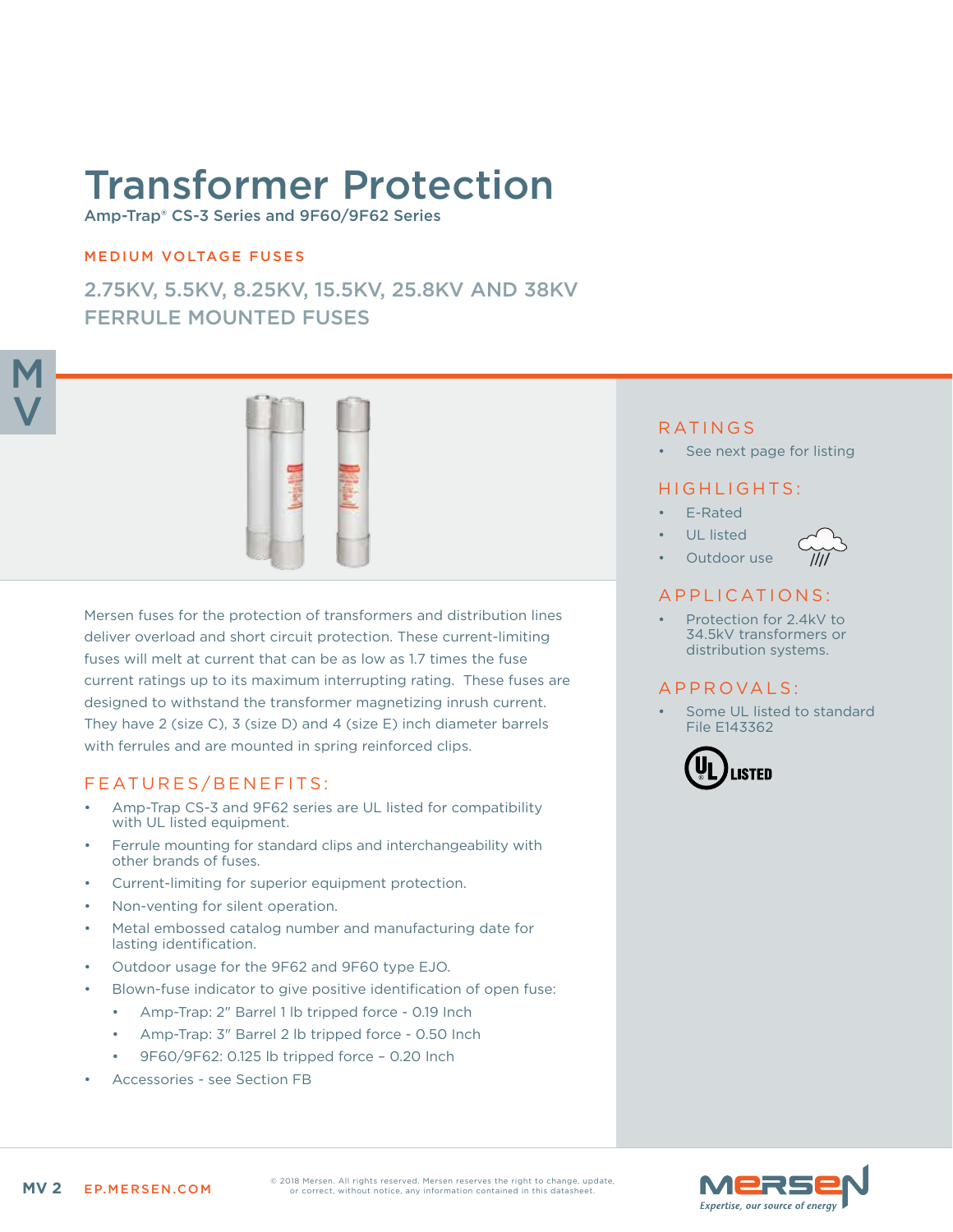## DEFINITIONS:

**General Purpose Current-Limiting Fuses** (Per IEEE Std C37.40-2003):

A general purpose current-limiting fuse is one that is capable of interrupting all currents from its rated interrupting current down to the current that causes melting of the fusible element(s) in one hour or more.

**E-Rating:** E-Rated fuses are general purpose fuses that operate as follows (Per ANSI C37.46-2000):

- 100E or less must melt in 300 seconds (5 mins.) at 200 to 240% of E (ampere) rating.
- Over 100E must melt in 600 seconds (10 mins.) at 220 to 264% of E (ampere) rating.
- Example: A 100E fuse must melt in 300 seconds with an applied current of 200 to 240 amperes.

#### **Power Distribution Fuses:**

Defines fuses designed prior to the time where the ANSI standards defined the term "General Purpose" and do not meet all of the general purpose definition. These fuses are capable of interrupting all currents above 2.2 to 3 times the fuse's rated current up to its maximum interrupting rating.

## FERRULE MOUNTED FUSES

**Amp-Trap CS-3 Series:** (Indoors or outdoors in a weatherproof enclosure) A055F: 5.5kV – AC: 5E to 450E – 63kA I.R. Sym A825X: 8.25kV – AC: 10E to 200E – 50kA I.R. Sym A155F: 15.5kV – AC: 5E to 200E – 50 kA I.R. Sym

**9F62 Series Type EJO-1:** (Indoors and outdoors) 9F62: 5.5kV – AC: 25A to 450A – 50kA IR Sym 9F62: 8.3kV – AC: 20A to 250A – 50 kA IR Sym 9F62: 15.5kV – AC: 20A to 200A – 50 kA IR Sym





| <b>9F60 Series Type EJO-1:</b> (Indoors and outdoors)  |                  |
|--------------------------------------------------------|------------------|
| 9F60: 2.75kV - AC: 1E to 200E - 50kA IR Sym            | $\overline{III}$ |
| 9F60: 5.5kV - AC: 0.5E to 200E - 50kA IR Sym           |                  |
| 9F60: 8.25kV - AC: 0.5E to 200E - 50kA IR Sym          |                  |
| 9F60: 15.5kV - AC: 0.5E to 100E - 50kA to 120kA IR Sym |                  |
| 9F60: 25.8kV - AC: 0.5E to 100E - 25kA to 35kA IR Sym  |                  |
| 9F60: 38kV - AC: 1E to 80E - 13kA to 26kA IR Sym       |                  |

## **9F60 Series Type EJ-1:** (Indoors or outdoors in a weatherproof enclosure) 9F60: 2.75kV – AC: 1E to 200E – 47kA to 52kA IR Sym 9F60: 5.5kV – AC: 0.5E to 25E – 63kA IR Sym

- 9F60: 15.5kV AC: 2E to 175E 31kA to 82kA IR Sym
- 9F60: 25.8kV AC: 0.5E to 2E 35kA IR Sym





9F series A = 3.31 inches (84mm) 9F series B = 6.16 inches (160mm) Amp-Trap series A = 3.63 inches (92 mm) Amp-Trap series B = 6.63 inches (169 mm)